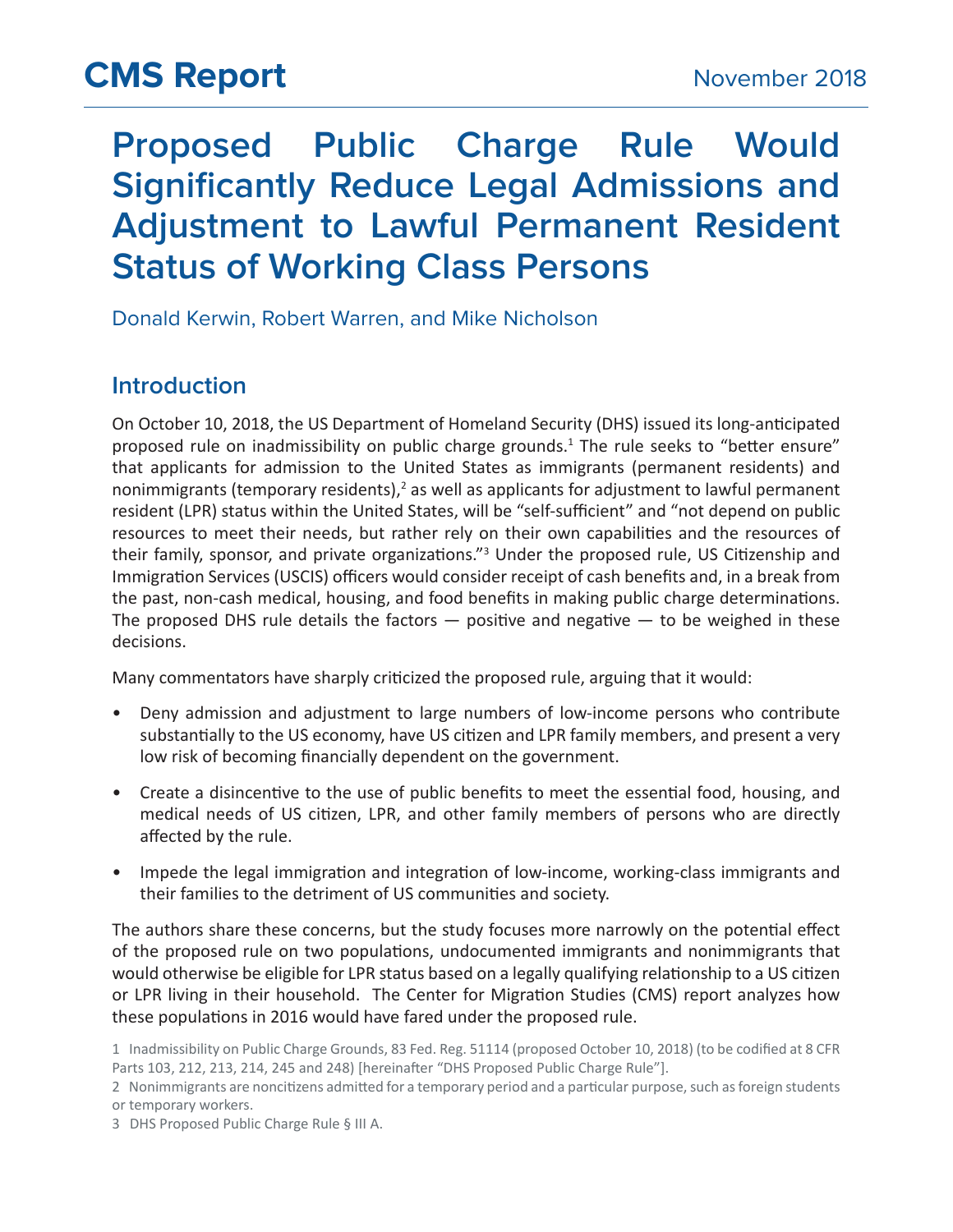After placing the rule in historic context, the paper profiles these two populations and examines the characteristics that would mitigate in favor of and against their inadmissibility. The study offers a snapshot of these two groups based on estimates derived from the 2016 American Community Survey (ACS). It concludes that:

- 2.25 million undocumented persons and 212,000 nonimmigrants would be directly affected by the proposed rule because they live with a US citizen or LPR family member who can petition for them.
- These two groups live in households with an additional 5.32 million and 456,000 persons respectively, who would be indirectly impacted by the rule.
- CMS's estimates exclude several populations such as the millions residing abroad who are waiting for a visa to become current (available) — that would be subject to the rule. Thus, the study substantially understates the number of persons who would be directly and indirectly affected by the rule.
- A large percentage of the 2.25 million undocumented persons examined would be found inadmissible under the rule, although this population overwhelmingly consists of workingclass persons.
- As a result, the proposed rule should be viewed as a significant barrier to legal immigration and the integration of low-income immigrants and their US families.
- Far lower rates of nonimmigrants who earn more than the undocumented and have higher levels of education — would be found inadmissible under the rule.
- The numbers and percentages of persons who would be found inadmissible under the rule cannot be predicted with precision due primarily to the discretion afforded USCIS officials in making inadmissibility determinations.

## **Historical Background and Proposed DHS Rule**

For nearly 140 years, noncitizens have been found inadmissible or deportable if deemed to be, or deemed likely to become, a public charge. The Immigration Act of 1882 provided for the exclusion of "any convict, lunatic, idiot, or any person unable to take care of himself or herself without becoming a public charge."4 The Immigration Act of 1891 excluded "paupers or persons likely to become a public charge" and required the return of "any alien" who became a public charge within one year "from causes existing prior" to their arrival.<sup>5</sup>

Under current law, any noncitizen "who, in the opinion of the consular officer at the time of application for a visa, or in the opinion of the Attorney General [now USCIS] at the time of application for admission or adjustment of status, is likely at any time to become a public charge" is inadmissible,<sup>6</sup> and any noncitizen who "within five years after the date of entry; has become

6   Immigration and Nationality Act (INA) § 212(a)(4)(A).

<sup>4</sup> Immigration Act of 1882, 22 Stat 214 (August 3, 1882). http://library.uwb.edu/Static/USimmigration/22%20 stat%20214.pdf.

<sup>5</sup> Immigration Act of 1891, 26 Stat. 1084, §§ 1, 11 (March 3, 1891). http://library.uwb.edu/Static/USimmigration/26%20 stat%201084.pdf.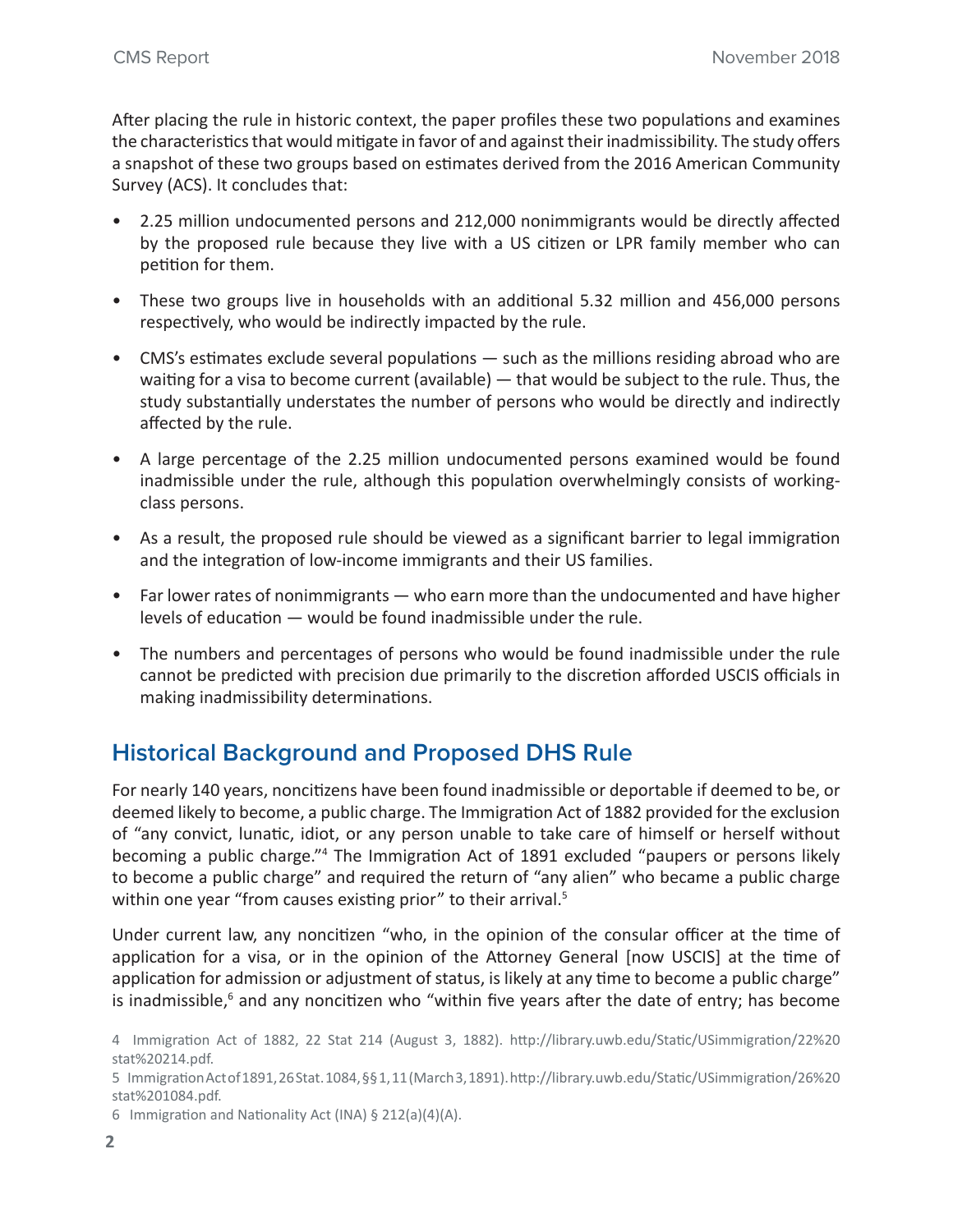a public charge from causes not affirmatively shown to have arisen since entry" is deportable.<sup>7</sup> However, deportation is very rare under this provision (INS 1999; Singer and Harrington 2018).

The Immigration and Nationality Act (INA) minimally requires USCIS officials and US Department of State (DOS) consular officers to take into account the intending immigrant's age; health; family status; assets, resources, and financial status; and education and skills.<sup>8</sup>

The Illegal Immigration Reform and Immigrant Responsibility Act of 1996 (IIRIRA)<sup>9</sup> introduced new sponsorship rules that require US citizens and LPRs to file an affidavit of support (AOS) that commits them to "maintain" the intending immigrant at an annual income of at least 125 percent of the federal poverty guidelines (FPG), until he or she either naturalizes or works 40 "qualifying quarters."10 During this period, any federal, state or local government can seek reimbursement from the sponsor (typically the petitioner) for the cost of any "means-tested public benefit" used by the intending immigrant.<sup>11</sup> If the sponsor cannot meet the income requirements, the INA allows for co-sponsors and the use of "significant assets" to make up the difference in income.<sup>12</sup>

The term "likely to become a public charge" has never been defined by statute, leaving it to the courts and implementing agencies to clarify its meaning. To that end, in May 1999, the Immigration and Naturalization Service (INS) issued a proposed rule and field guidance that provided that the public charge grounds applied to noncitizens who had "become (for deportation purposes) or who [are] likely to become (for admission/adjustment purposes) 'primarily dependent on the government for subsistence, as demonstrated by either (i) the receipt of public cash assistance for income maintenance or (ii) institutionalization for long-term care at government expense'" (INS 1999).

Under the INS's totality of the circumstances framework, INS/USCIS officers could consider the use of public benefits for "cash assistance for income maintenance and institutionalization," including Supplemental Security Income (SSI), Temporary Assistance for Needy Families (TANF) cash assistance, state and local cash assistance ("General Assistance" programs), and programs like Medicaid that support long-term institutionalized care. The INS guidance did not provide for the consideration of non-cash benefits in this determination.

Over the last 20 years, DOS's public charge definition rested heavily on the sufficiency of the AOS (Wheeler 2018). In early 2018, however, without notice and comment, DOS updated its Foreign Affairs Manual (FAM) to make a sufficient AOS just one "positive factor" in a totality of the circumstances framework that considers the intending immigrant's age; health; family status; assets, resources, financial status; education; and skills.<sup>13</sup> Moreover, the FAM diverges from the former INS guidelines in allowing consideration of receipt of any past or current public assistance, including non-cash benefits, by a visa applicant or a family member living in the same household.<sup>14</sup>

- 8   INA § 212(a)(4)(B)(i).
- 9   Pub. L. No. 104-208, 110 Stat. 3009 (1996).

13   9 FAM 302.8-2(B).

<sup>7</sup> INA § 237(a)(5).

<sup>10</sup> INA § 213A(a)(1) and (2). A qualifying quarter is a three-month period in which the immigrant earns enough to receive credit toward Social Security retirement benefits.

<sup>11</sup> INA § 213A(a)(1)(B).

<sup>12</sup> INA § 213A(f)(6)(A)(ii).

<sup>14   9</sup> FAM 302.8-2(B)(2)(f)(1)(b)(i); Singer and Harrington (2018, 8).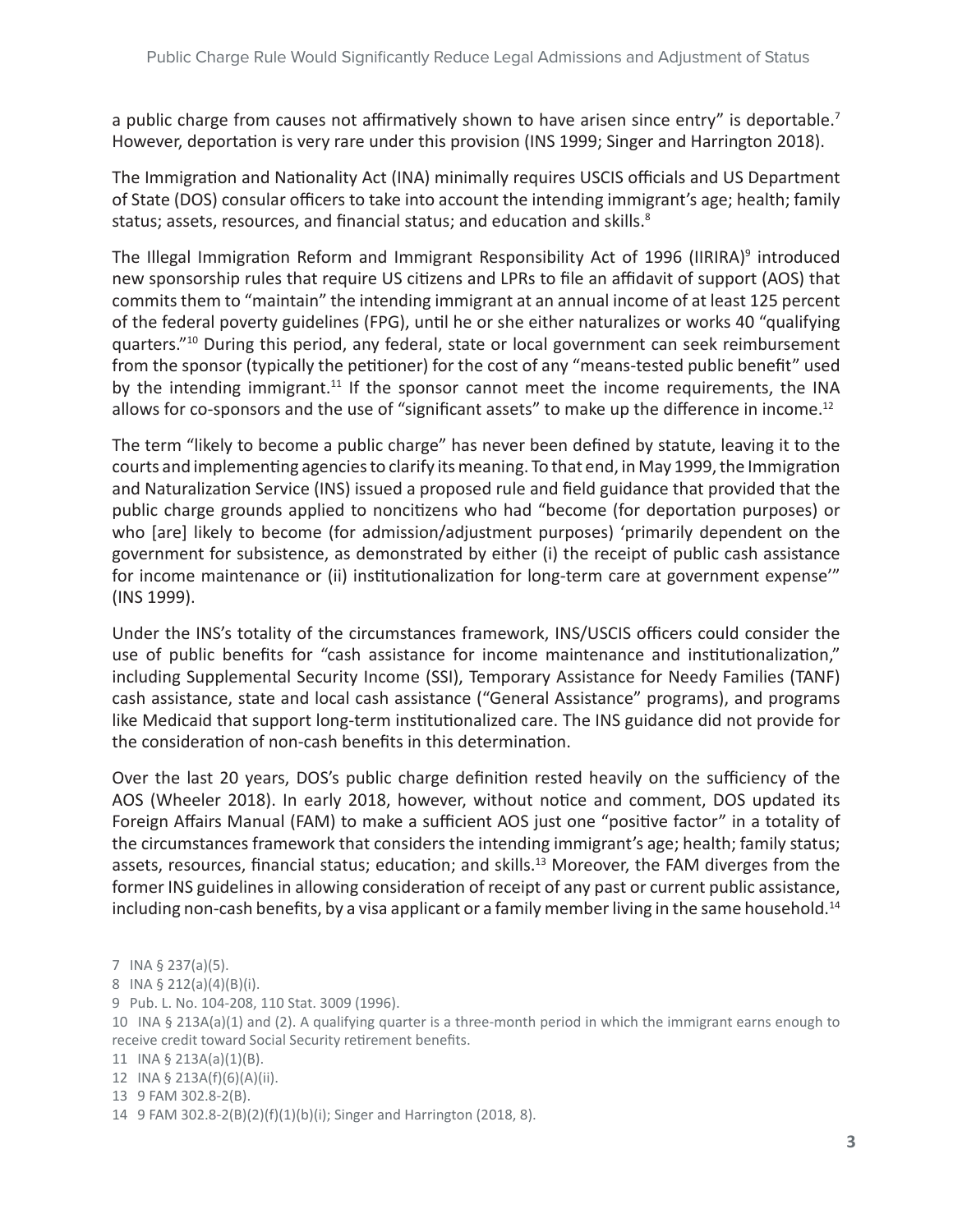In publishing its proposed rule, DHS formally withdrew the INS guidance. The DHS rule still applies to noncitizens who seek an immigrant or nonimmigrant visa, adjustment of status, or an extension of their stay in the United States or a change of nonimmigrant status. It does not apply to DOS consular officers. However, DHS anticipates that DOS will revisit its guidelines in order to avoid issuing visas to persons who would be deemed inadmissible under the rule.

The DHS proposed rule affirms the totality of the circumstances framework and the prospective character of public charge determinations. It allows consideration of "all the factors bearing on" the intending immigrant's ability or potential ability to be self-sufficient.<sup>15</sup> It would not require "primary dependence" on public benefits for a finding of inadmissibilty, but would count "receipt of financial support from the general public through government funding."16 In addition, it would take into account cash benefits *and* non-cash medical, housing, and food benefits.17 Of the non-cash benefits, it would consider nonemergency Medicaid, Premium and Cost Sharing Subsidies for Medicare Part D, the Supplemental Nutrition Assistance Program (SNAP) (formerly "food stamps"), long-term institutionalization at the government's expense, Section 8 Housing Assistance and Project-Based Rental Assistance, and Subsidized Public Housing.

The proposed rule details the factors — positive and negative — to be considered in a public charge decision. They include age, health, family status, assets, resources, financial status, education, skills, and the AOS's sufficiency.18 The following factors weigh heavily in favor of inadmissibility on public charge grounds:

- Lack of employability, as demonstrated by current unemployment, poor employment history, or [few] reasonable prospects for future employment.
- Current receipt of one or more public benefit, as defined by the rule.
- Receipt of one or more public benefit within 36 months prior to filing an application for a visa or admission.
- Lack of private health insurance or the financial resources to pay for a diagnosed medical condition "that is likely to require extensive medical treatment or institutionalization" and that will interfere with the intending immigrant's ability to provide for herself, attend school, or work.
- A previous finding of inadmissibility on public charge grounds.
- A combination of assets and resources that fall below 125 percent of the FPG, as required by the AOS.19
- 15   DHS Proposed Public Charge Rule § III A.

18   The affidavit of support is filed by the petitioners/sponsors of intending immigrants in the overwhelming majority of family-based immigration cases, as well as in select employment-based cases.

19   DHS Proposed Public Charge Rule § V L 1.

<sup>16</sup> *Id*., § V B 1.

<sup>17</sup> To be covered within this definition, public benefits that can be monetized must exceed 15 percent of the FPG for a household of one for 12 consecutive months. Benefits that cannot be monetized must be received for more than 12 months in total within a 36-month period. For a combination of monetized benefits (equal to less than 15 percent of the FPGs) and non-monetized benefits, the latter must be received for at least nine months in total in a 36-month period.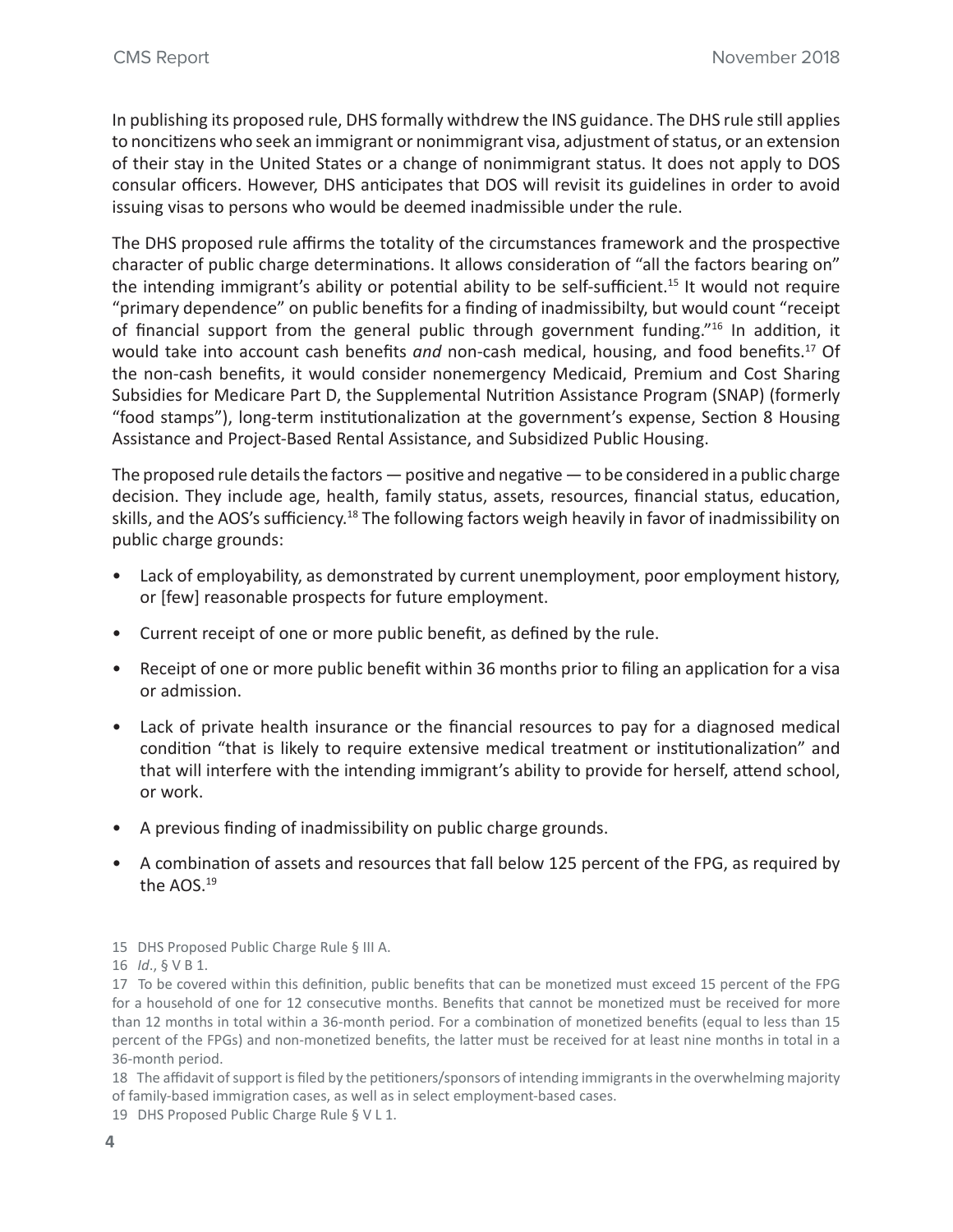Other factors — like income at or above 250 percent of the FPG, and significant assets and resources — weigh heavily against a negative public charge finding.<sup>20</sup> Lack of negative factors also mitigate against a finding of inadmissibility.

## **Impact of Proposed Rule**

CMS has derived its estimates from 2016 ACS data (one-year estimates).<sup>21</sup> As a result, the study offers estimates of two populations directly affected by the rule at a fixed time: undocumented immigrants and nonimmigrants who are potentially eligible for LPR status based on a legally qualifying family relationship to a US citizen or LPR living in their US household. Some of these intending immigrants will be able to adjust to LPR status in the United States and others will need to leave the country for consular processing when their visa becomes current. Both groups are included in CMS's study. However, the study does not include persons living abroad who are waiting for an immigrant visa to become current.

CMS's analysis suggests that a large number and share of working class immigrants would be denied admission and prevented from adjusting to LPR status under the proposed rule. As such, the rule might best be seen as part of a broader strategy to reduce legal migration to the United States and to impede access to citizenship (Kerwin, Alulema, and Nicholson 2018, 6).

For a half-century, "the general rule in determining public charge has been that intending immigrants who are able-bodied and employable will not be found to be inadmissible under this ground" (Wheeler 2011). Although not well-reported, the percentage and overall number of immigrant and nonimmigrant visa applications refused on public charge grounds have been relatively low (Singer and Harrington 2018, 11). The proposed rule would be a dramatic departure from the status quo. Some of the factors that favor a finding of inadmissibility under the rule like low income and low levels of education — do not typically lead to high levels of government dependency, as evidenced by the overwhelming majority of US undocumented residents who work at high rates and contribute significantly to the US economy (Warren and Kerwin 2017, 3-4).

CMS estimates that 2.25 million undocumented persons and 212,000 nonimmigrants enjoy a qualifying family relationship to a US citizen or LPR living in their household that makes them potentially eligible for an immigrant visa or adjustment to LPR status. An additional 5.32 million and 456,000 persons (respectively) who live in these households would be indirectly affected by the proposed rule.

However, CMS's estimates significantly understate the number of persons who could be directly and indirectly affected by the rule for several reasons. First, the estimates do not include undocumented persons or nonimmigrants who are potentially eligible for a family-based visa

#### 20   *Id*., V L 2.

21   As detailed in the Appendix, the first step in CMS's estimation process was to derive detailed estimates of the undocumented population residing in the United States in 2016. Those estimates are based on information collected in the US Census Bureau's annual American Community Survey (ACS). The procedures used to derive the estimates are outlined in the Appendix and are described in detail in Warren (2014). Next, CMS selected all of the households in the survey that had at least one undocumented resident. Finally, it examined the relationship of each undocumented resident to other members of the household to determine whether the undocumented resident was eligible for an immigrant visa based on a relationship with a family member. The same procedure was followed for each nonimmigrant residing in the United States.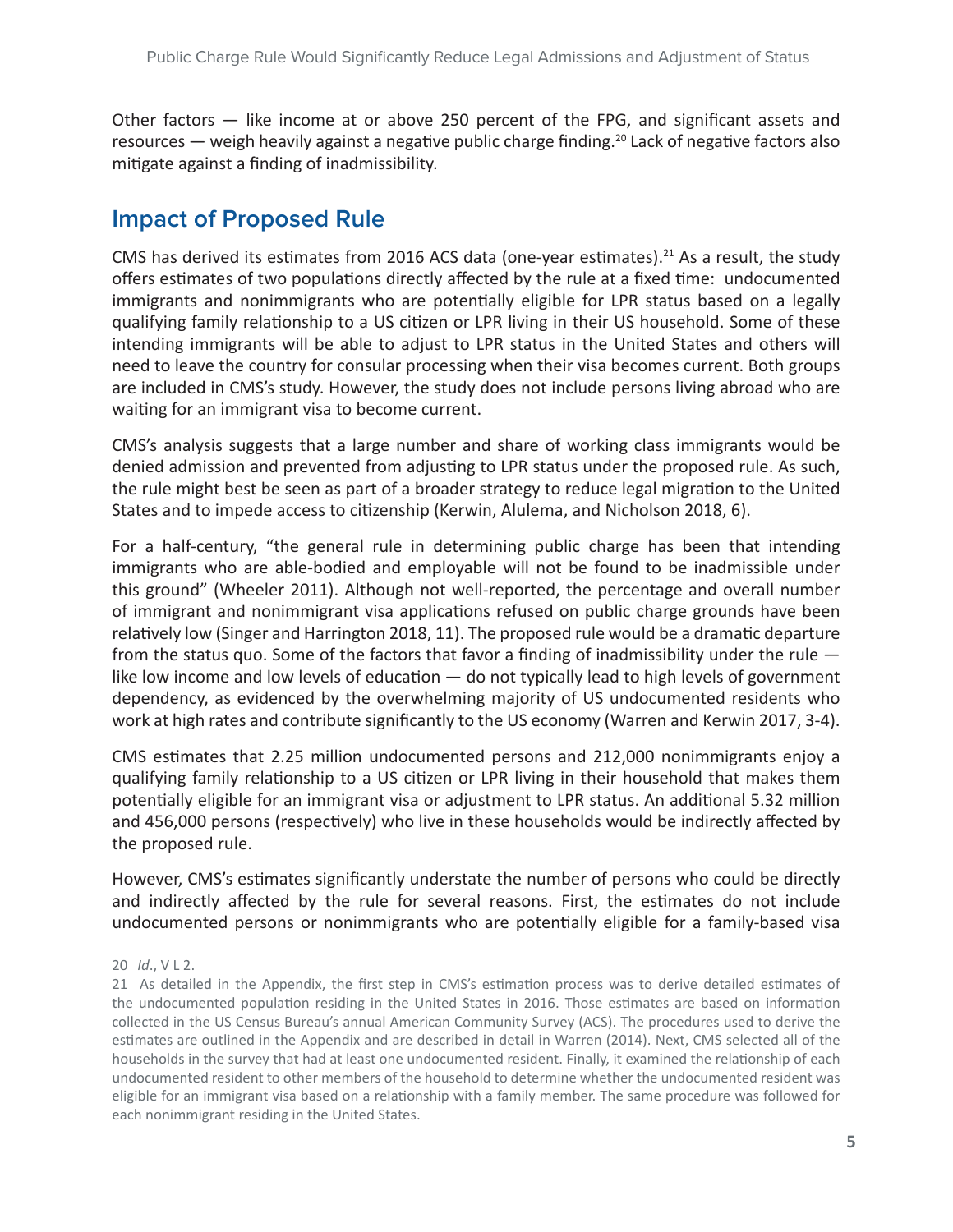based on a qualifying relationship to a US citizen or LPR, but who are not living in the same household as their US citizen or LPR family member. Second, they do not cover persons who may be eligible for an employment-based or diversity visa. Third, they do not include the millions of persons residing overseas — and, thus, not counted in the ACS — who are waiting for a visa to become available or who otherwise seek admission as an immigrant or nonimmigrant. Fourth, they do not cover nonimmigrants seeking a change or extension of nonimmigrant status, but only nonimmigrants seeking adjustment to LPR status. Fifth, in deriving estimates of undocumented residents, CMS assumes that, with some exceptions, spouses and minor children of US citizens are also citizens.<sup>22</sup> This means that some spouses and minor children who overstayed their nonimmigrant (temporary) visas and then married US citizens are not included in the 2.25 million figure presented here. Sixth and of greatest consequence, the estimates provide a snapshot of those subject to the proposed rule (based on 2016 ACS data) at a fixed time. They do not include the countless persons — including US citizens and LPRs — whose immigration status, life prospects, or public benefit use would be negatively affected by the rule in future years.

Profiles of the two groups, as well as an examination of their relevant characteristics under the proposed rule, follow.

#### **Profile of Undocumented Population with Qualifying Family Relationship to a US Citizen or LPR, and Factors Relevant to Totality of Circumstances Test**

The 2.25 million undocumented persons come from 133 countries, with the largest numbers from Mexico (1.2 million), India (140,000), El Salvador (119,000), the People's Republic of China (PRC) (86,000), Guatemala (81,000), Honduras (65,000), and the Philippines (49,000). They live in virtually every US state, with the largest numbers in California (634,000), Texas (386,000), New York (149,000), Florida (136,000), Illinois (94,000), and New Jersey (90,000). 257,000 live in the Los Angeles Metropolitan Statistical Area (MSA), 222,000 in the New York City MSA, 118,000 in the Houston MSA, 89,000 in the Chicago MSA, and about 70,000 in the Miami MSA.

The ACS does not collect information on most of the programs that would be considered in public charge determinations under the rule. In addition, the only individual (as opposed to household) public benefit use variables tracked by the ACS are welfare and Medicaid. Only 17,300 (0.8 percent) of the 2.25 million reported receiving welfare, and none reported receiving Medicaid. Among the other characteristics of this population:

- 818,000 (36 percent) are Hispanic, 414,000 (18 percent) are Asian (not Hispanic), 143,000 White (non-Hispanic), and 100,000 Black (not Hispanic).
- They live in 1.6 million households that have a median income of \$56,000.
- 379,000 are married to a US citizen and 826,000 to a legal non-citizen.

22   Nonimmigrants that overstay visas and then marry US citizens are eligible to adjust to LPR status without numerical restrictions. The best assumption for assigning legal status in the ACS data is that all noncitizens that are married to US citizens are legal residents. Although this is likely to be correct in most cases, an unknown number of nonimmigrant overstays who marry US citizens do not adjust status. These overstays — and their children in some cases — should be included in the study, but are not.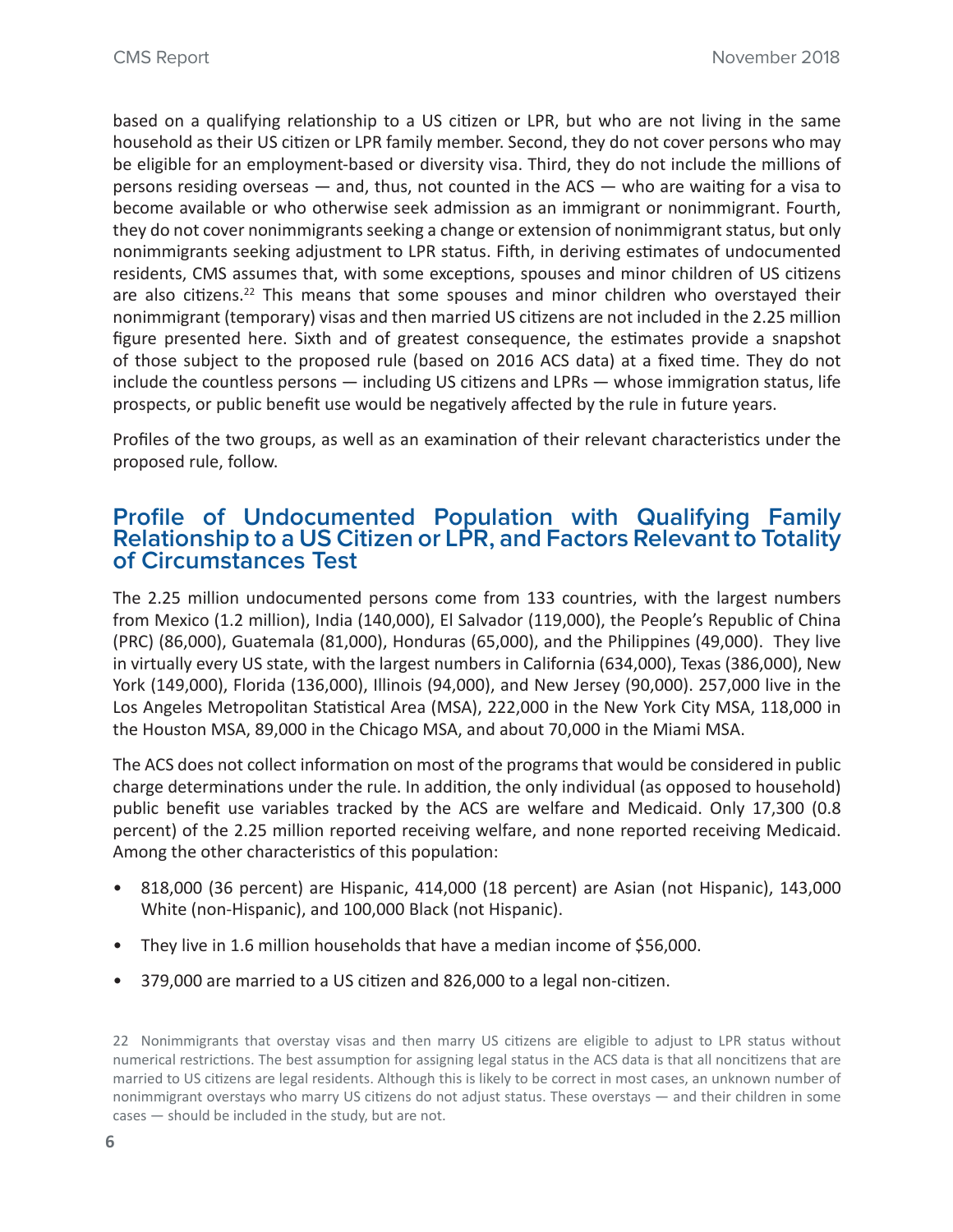- 2.1 million US-born children live in their households, including 1.7 million under the age of 21.
- 1.43 million have lived in the United States for at least 10 years, and 556,000 for 20 years or more.
- 1.32 million (59 percent) of those aged five and older speak English well or very well.
- 332,000 aged 3 or over are enrolled in school.
- 1.98 million fall between the working ages of 18 and 61.
- 1.23 million aged 16 and older are employed and 96,000 are unemployed but seeking work.
- 1.73 million live in families that earn at least 125 percent of the 2016 poverty threshold.<sup>23</sup>
- 218,000 work in the construction industry, 170,000 in restaurants and other food services, 48,000 in landscaping, 45,000 in services to buildings and dwellings, and 40,000 in crop production.

Many of the above factors would be considered in a totality of the circumstances determination. Of the 2.25 million undocumented residents examined in this study, the following possess characteristics -- which are not mutually exclusive – that mitigate against a finding of inadmissibility:

- 1.98 million are within the prime working ages of 18 to 61.
- 982,000 live in families that earn at least 250 percent of the poverty threshold (a highly weighted factor under the proposed rule).
- 1.2 million are employed, including 160,000 who are self-employed.
- 286,000 work in skilled occupations.
- 1.32 million speak English well or very well.
- 1.2 million individuals aged 18 or over have at least a high school diploma, including 361,000 with a bachelor's degree or higher.
- 1.1 million have private health insurance coverage.

By contrast, the following, non-exclusive groups possess characteristics that mitigate against admissibility:

- 529,000 live in families that earn less than 125 percent of the poverty threshold.
- 96,000 are unemployed.
- 825,000 aged 18 and over have less than a high school diploma or its equivalent.
- 306,000 do not speak English.
- 55,000 have ambulatory, cognitive, or independent living difficulties.

23   Poverty thresholds are defined annually by the US Census Bureau.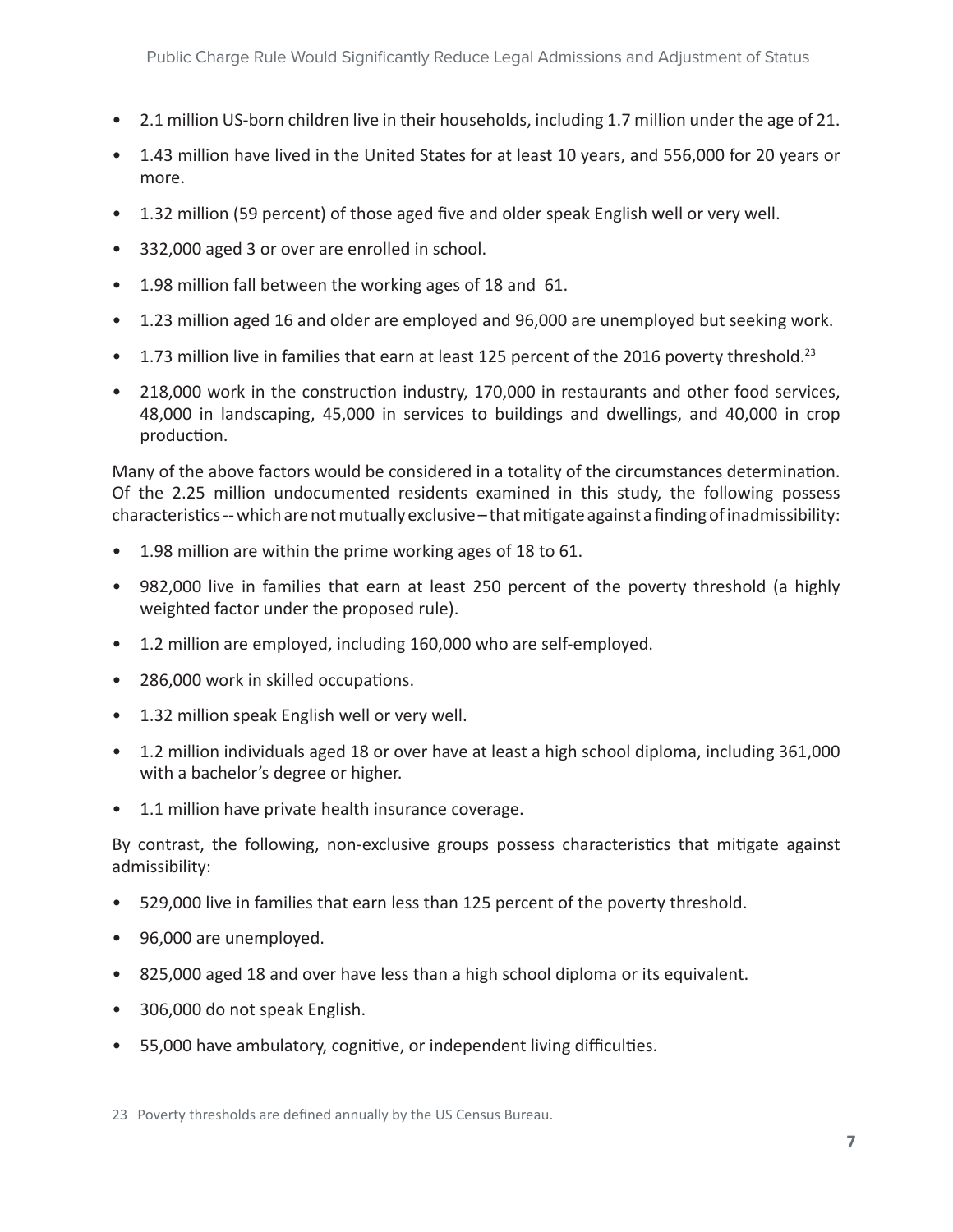The actual numbers of persons who would be found inadmissible under the proposed rule cannot be estimated with precision because: (1) many individuals and households possess a combination of positive and negative characteristics (as set forth in the rule); (2) USCIS officers enjoy a level of discretion in evaluating individual cases based on the totality of their circumstances, including factors not detailed in the proposed rule; and (3) CMS's aggregate data does not permit a more detailed analysis.

That said, a substantial number of undocumented immigrants who could be eligible for LPR status based on a qualifying family relationship to a US citizen or LPR have characteristics –like household income of less than 125 percent of the poverty threshold and less than a high school education – that weigh in favor of inadmissibility. By and large, nonimmigrants are less likely to be affected by the proposed rule than undocumented immigrants.

### **Profile of Nonimmigrants with Qualifying Family Relationship to a US Citizen or LPR and Factors Relevant to Totality of Circumstances Test**

The 212,000 nonimmigrants who would be directly affected by the rule come from 124 countries, with the largest numbers from Mexico (17,400), India (15,600), the People's Republic of China (14,800), the Philippines (13,300), Vietnam (6,500), Canada (6,400), Brazil (6,000), the Dominican Republic (5,400), Colombia (4,700), Pakistan (4,600), Korea (4,500), and Jamaica (4,400). They live in virtually every US state, with the largest numbers in California (41,900), New York (21,500), Texas (20,800), Florida (20,600), Illinois (9,400), and New Jersey (9,000). They are particularly concentrated in major cities, including 26,400 in the New York City metropolitan statistical area (MSA), 15,300 in the Los Angeles MSA, 10,900 in the Miami MSA, 9,100 in the Chicago MSA, and 8,000 in the Houston MSA. Among other characteristics:

- They live in 182,000 households that have a median income of \$84,000.
- 144,000 are married to a US citizen.
- 76,000 (36 percent) are Asian (not Hispanic); 59,000 (28 percent) White (not Hispanic); 32,000 (15 percent) Hispanic; and 24,000 (12 percent) Black (not Hispanic).
- 178,000 (86 percent) aged five or older speak English well or very well.
- 86,000 aged 3 or over are enrolled in school.
- 188,000 are between the ages of 18 to 61.
- 112,000 aged 16 and older are employed and 15,000 are unemployed but seeking work.
- 185,000 (87 percent) live in families that earn at least 125 percent of the poverty threshold, including 147,000 (69 percent) in families that earn 250 percent or above the poverty threshold.
- 93,000 work in skilled occupations.
- 10,000 work in the hospital industry; 9,000 in computer systems design and related services; 8,700 in colleges, universities, and professional schools; and 7,000 in restaurants and other food services.
- **8**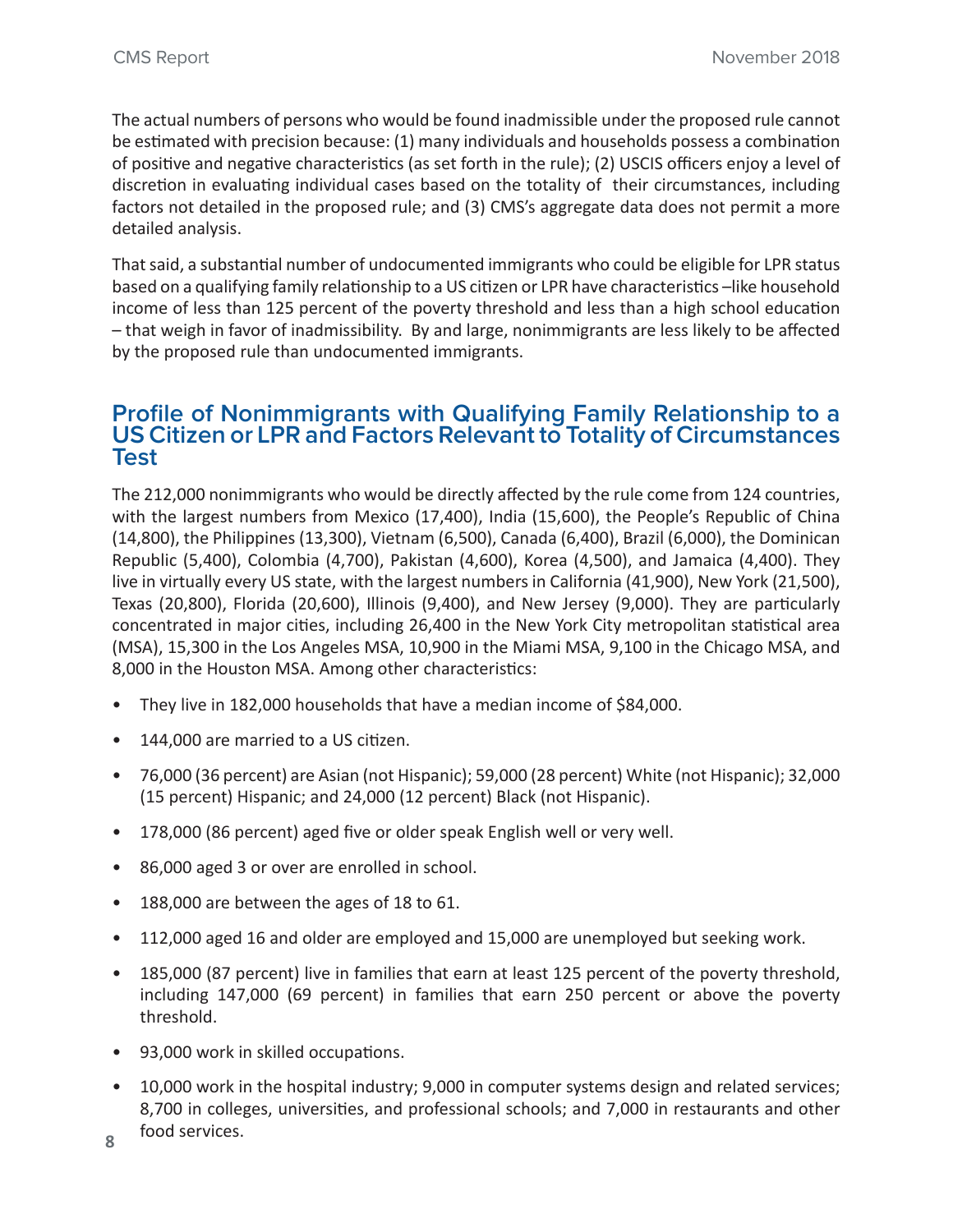Many of the above factors are potentially relevant to a public charge determination under the proposed rule. The following groups  $-$  which are not mutually exclusive  $-$  have characteristics that mitigate against inadmissibility:

- 188,000 are within the prime working ages of 18 to 61.
- 112,000 aged 16 and older are employed, including 3,100 who are self-employed.
- 178,000 (86 percent) aged five and older speak English well or very well.
- 191,000 (97 percent) aged 18 or over have at least a high school diploma, including 123,000 (62 percent) with a bachelor's degree or higher.
- 93,000 work in skilled occupations.
- 154,000 have private health insurance coverage.

A relatively small number of nonimmigrants may be negatively impacted by the rule. The following, non-exclusive groups have characteristics that favor inadmissibility under the proposed rule:

- 27,000 live in families that earn less than 125 percent of the poverty threshold.<sup>24</sup>
- 15,000 are unemployed but seeking work.
- 6,200 (3 percent) aged 18 or over have less than a high school diploma or its equivalent.
- 6,600 (3 percent) do not speak English.
- 6,200 (3 percent) have ambulatory, cognitive, or independent living difficulties.

## **Conclusion**

This study suggests that high numbers of working class persons would be found inadmissible under DHS's proposed public charge rule. Of the 2.25 million undocumented immigrants who are potentially eligible for LPR status based on a qualifying family relationship to a US citizen or LPR, 982,000 live in families that earn at least 250 percent of the poverty threshold. Yet, the 2.25 million also include many persons with low education levels, lack of proficiency in English, selfcare difficulty, and other factors that weigh in favor of inadmissibility under the proposed rule. Therefore, the rule represents a significant departure from the decades-long policy that employed, able-bodied immigrants should not generally be deemed inadmissible on public charge grounds.

More than that, the proposed rule poorly predicts who will become a public charge. Many immigrants with a limited knowledge of English, for example, work in sectors where strong English skills are not required and, in any event, become proficient in English over time. Many lesseducated immigrants own successful businesses. Family-based immigration promotes immigrant well-being and integration. The proposed rule would, thus, negatively impact many persons who are not financially dependent on the government and who are unlikely to become so. The rule overreaches. It would negatively affect low-income persons and their families, and represents a barrier to legal immigration and immigrant integration in large numbers of cases.

24   This figure includes students who presumably earn less than 125 percent of the poverty threshold at high rates.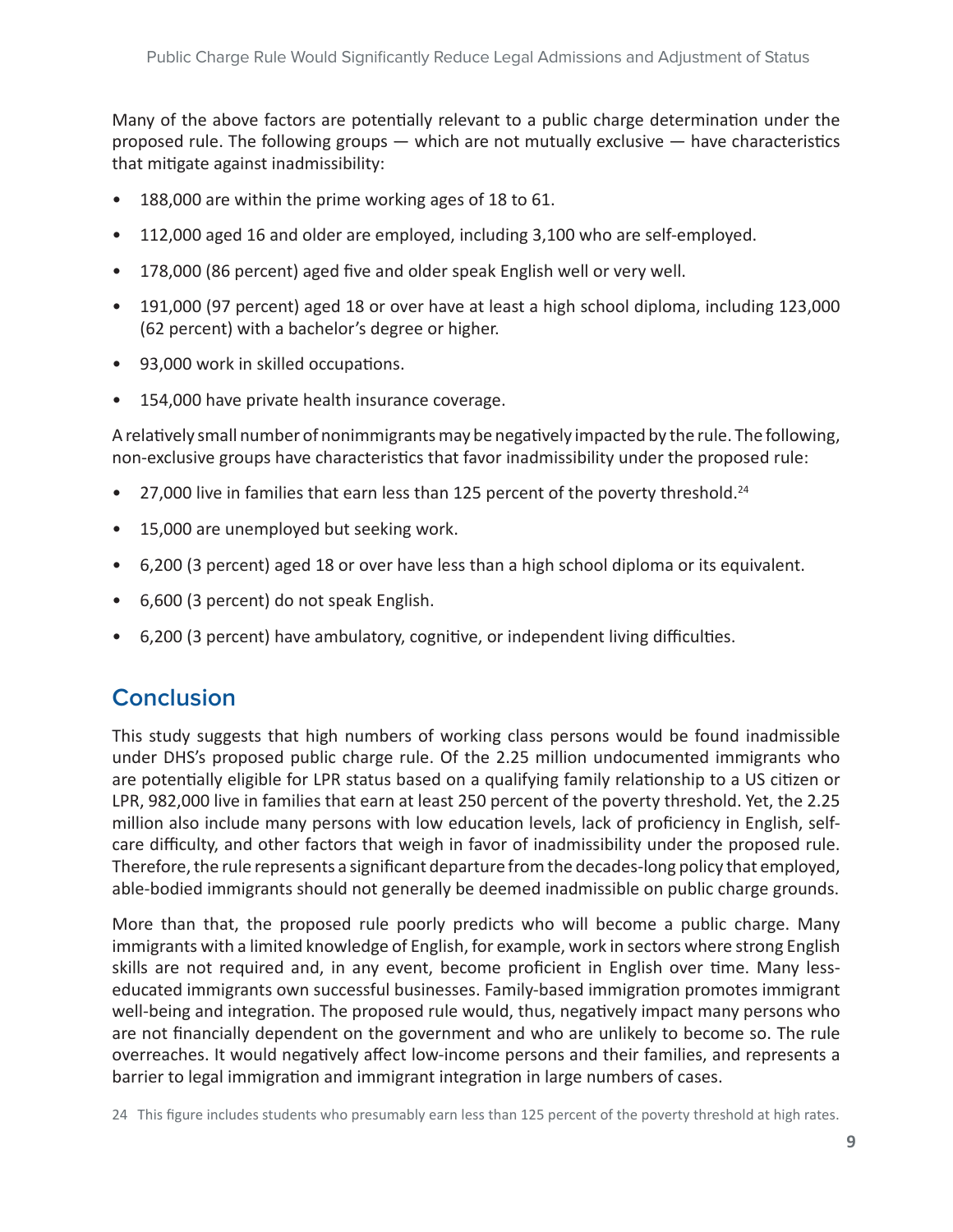The study also finds that nonimmigrants would be deemed inadmissible under the proposed rule at lower rates than the undocumented. A high proportion of nonimmigrants live in higher income households, and are highly educated, fluent in English, and employed in skilled occupations.

## **APPENDIX**

## **Overview of CMS Methodology**

Estimation of the undocumented population begins with the reported characteristics of non-US citizens (noncitizens) in the microdata of the ACS. The three relevant data items from the survey are country of birth, citizenship, and year of immigration. Noncitizens that entered the United States before 1982 are excluded because (a) pre-1982 entrants could have legalized under the Immigration Reform and Control Act of 1986 and (b) those who did not legalize have had 28 years (as of 2010) to leave the undocumented resident population.25

After selecting noncitizens that entered after 1981, the methodology involves three major steps: (1) applying a series of edits, referred to here as "logical edits," $26$  to identify and remove as many legal residents as possible based on responses in the survey, (2) deriving separate population controls, for 145 countries or areas, for undocumented residents in 2010, and (3) using the population controls (also referred to as ratios) to make final selections of individual respondents in the ACS to be classified as undocumented residents. These procedures yield accurate and detailed estimates of the population each year, and the overall probability of being undocumented is about 90 percent.

As a next step, CMS identified noncitizen students and temporary workers who match the eligibility criteria for nonimmigrant visas, per the DOS guidelines for nonimmigrants.<sup>27</sup> CMS's estimates do not count, for example, nonimmigrant visitors for business or pleasure.

Because the ACS does not identify LPRs as such, CMS defines LPRs as individuals who are neither citizens, undocumented, or nonimmigrants. Further, we assume that only biological parent-child relationships lead to eligibility for status adjustment. Finally, we assume that children cannot be undocumented unless at least one of their biological parents is undocumented.

To determine undocumented immigrants and nonimmigrants' eligibility to gain admission or to adjust status through a family member, we flagged individuals eligible to be petitioned by qualified family members (DOS-BCA 2018a,b). Specifically, we identify individuals eligible for LPR status based on a qualifying family relationship to a US citizen or LPR. We then count all individuals who fit these criteria, as well as the number of other individuals in their households. $^{28}$ 

<sup>25</sup> Undocumented residents can leave that population in four ways: they can adjust to legal status, be removed from the United States, leave the United States voluntarily, or, in a small number of cases, die.

<sup>26</sup> The term logical edit refers to the process of determining probable legal status by examining survey data. Respondents were assigned to the legal category if they worked in occupations that generally require legal status, had the characteristics of legal temporary migrants, were immediate relatives of US citizens, received public benefits, such as Medicare and (in some cases) Medicaid, were from countries where two-thirds or more arrivals would be refugees, or were aged 60 or older at entry.

<sup>27</sup> CMS also flagged as nonimmigrants the spouses and minor children of students and temporary workers.

<sup>28</sup> CMS's estimates cover both visa overstayers and undocumented immigrants who illegally crossed a border.